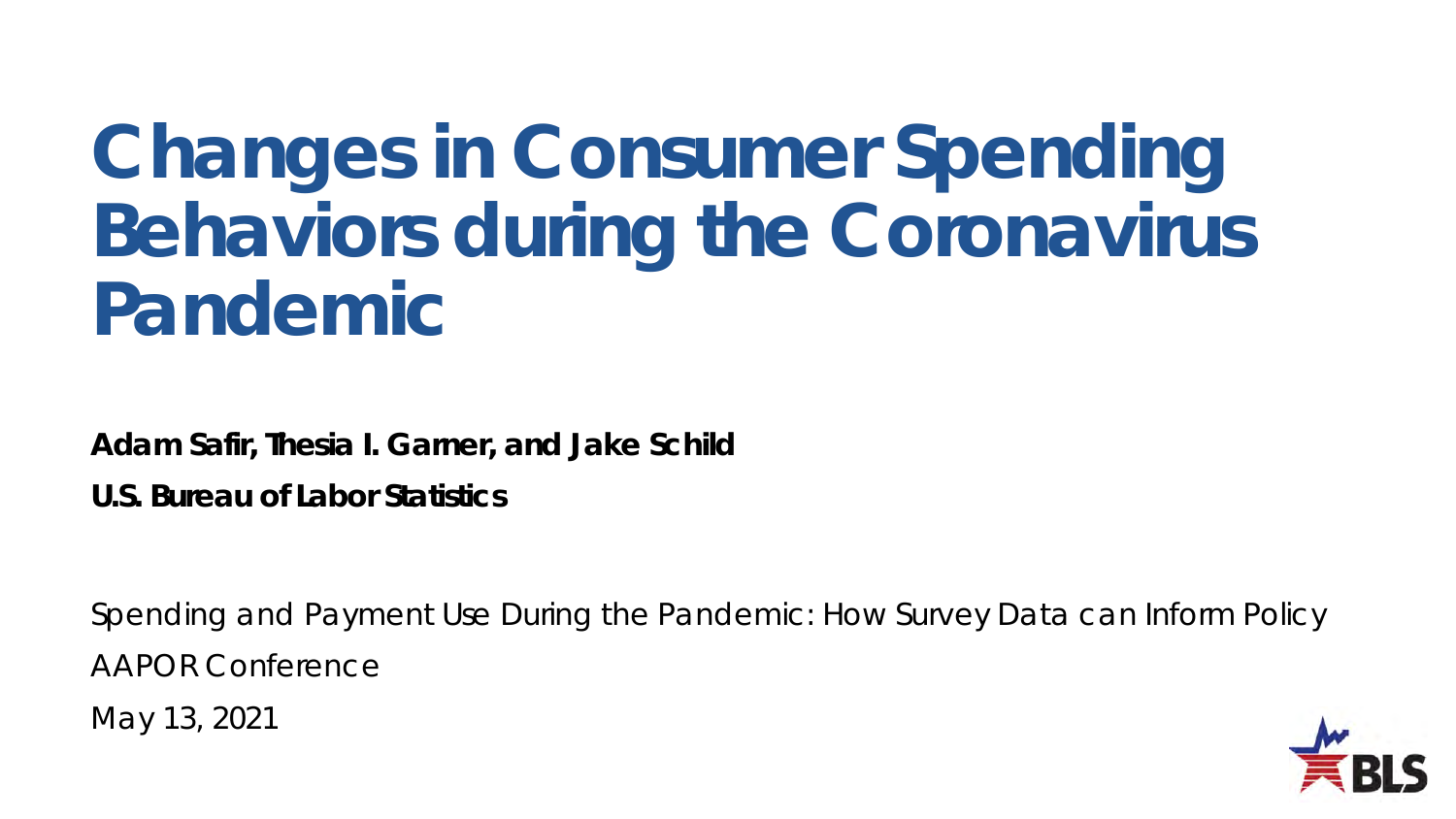### **Outline**

- **Economic Impact Payments**
- **Household Pulse Survey: Background**
- **Household Pulse Survey: Results** 
	- o Economic Impact Payment Use: Spending, Save, Pay Off Debt
	- o Financial Difficulty in Meeting Expenses
	- o Changes in Consumer Behavior: Protective vs. Relaxing
	- o Changes in Consumer Payment Choice

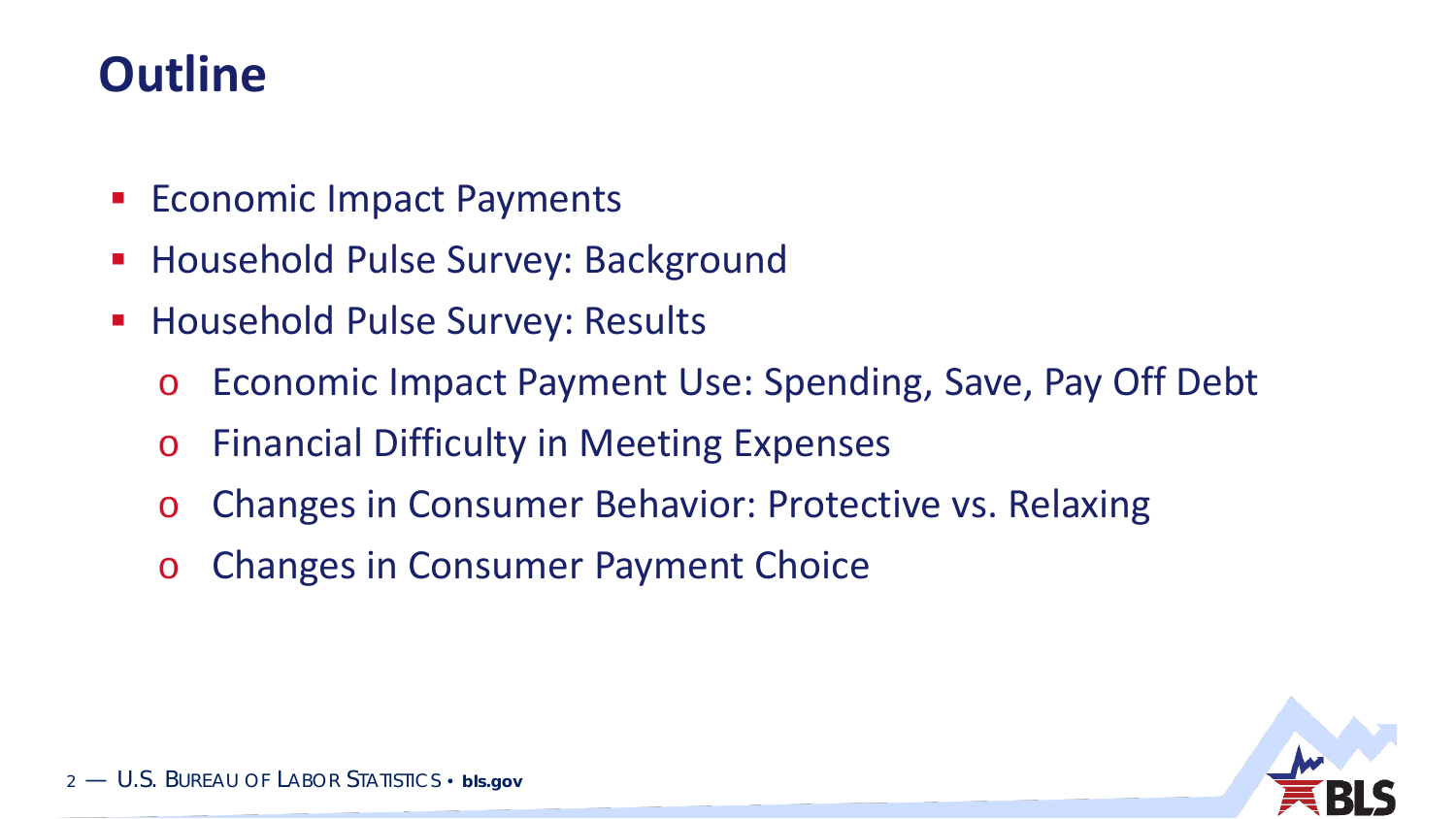# **Economic Impact Payments**



3 — U.S. BUREAU OF LABOR STATISTICS • **bls.gov** <sup>3</sup> — U.S. BUREAU OF LABOR STATISTICS •

**bls.gov**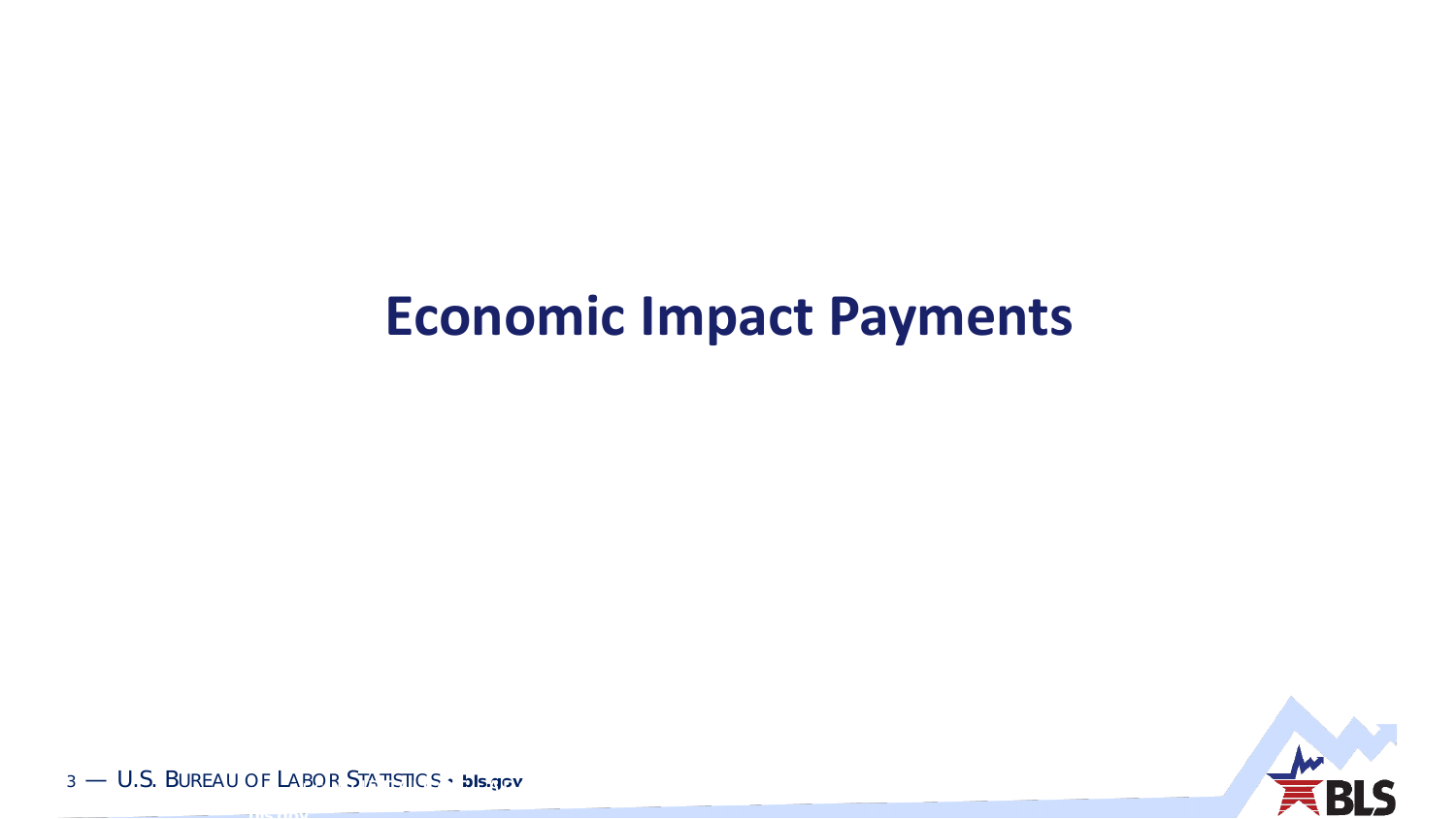# **First Two Rounds of Economic Impact Payments**

#### **First round of payments included in CARES Act (March 27, 2020)**

- \$1,200 to individuals with AGI less than \$75,000 and \$2,400 to couples filing jointly with AGI less than \$150,000
- Dependents under the age of 17 qualify for an additional \$500 per dependent
- Direct deposits began on April 15<sup>th</sup> and paper checks began on April 20<sup>th</sup>

#### **Second round of payments included in the CRRSA Act (December 21, 2020)**

- \$600 to individuals with AGI less than \$75,000 and \$1,200 to couples filing jointly with AGI less than \$150,000
- Dependents under the age of 17 qualify for an additional \$600 per dependent
- Direct deposits began on Dec 29<sup>th</sup> and paper checks began on Dec 30<sup>th</sup>
- Phase-out hit sooner

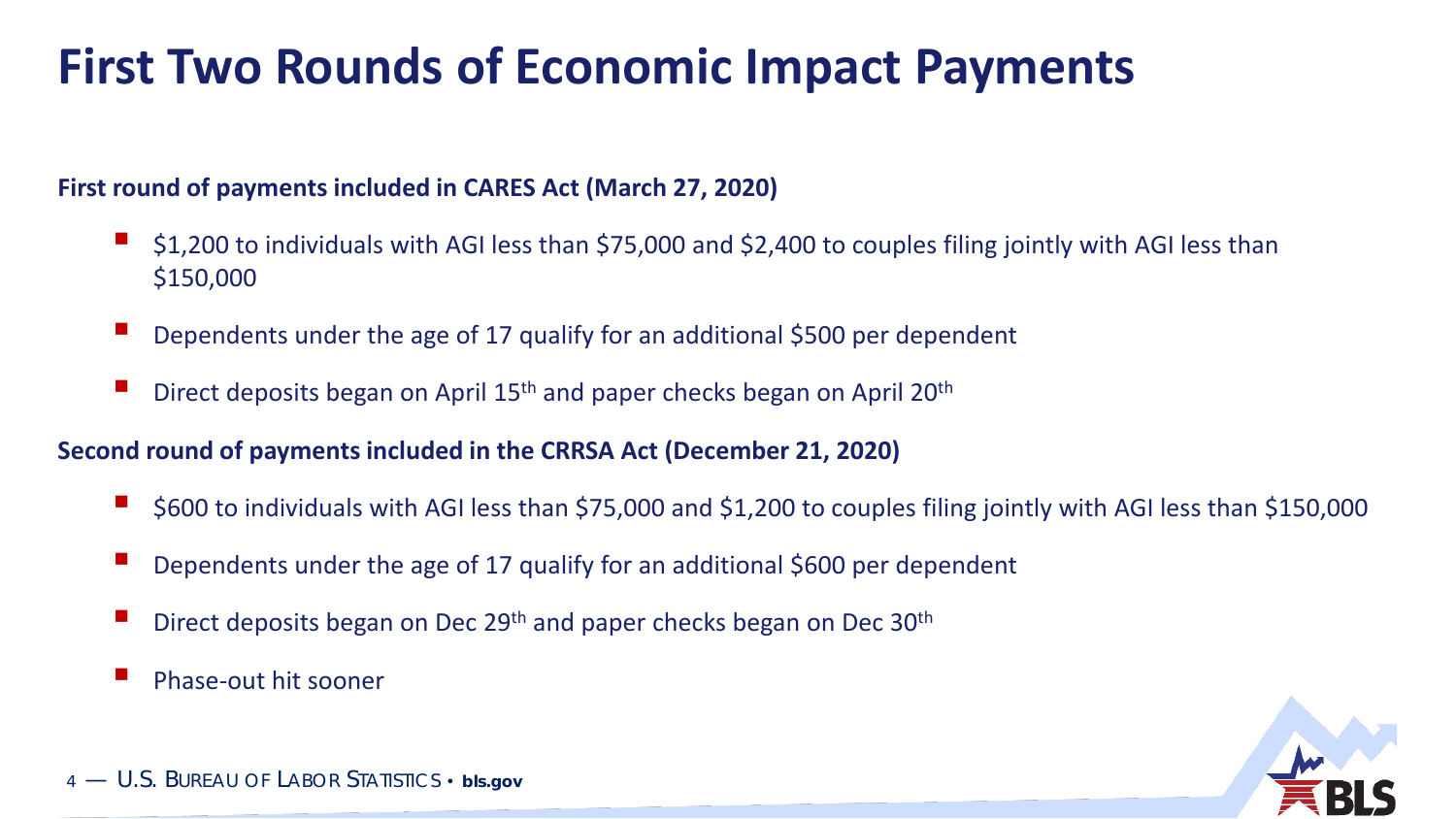### **EIP Phase Out by Round**



5 — U.S. BUREAU OF LABOR STATISTICS • **bls.gov**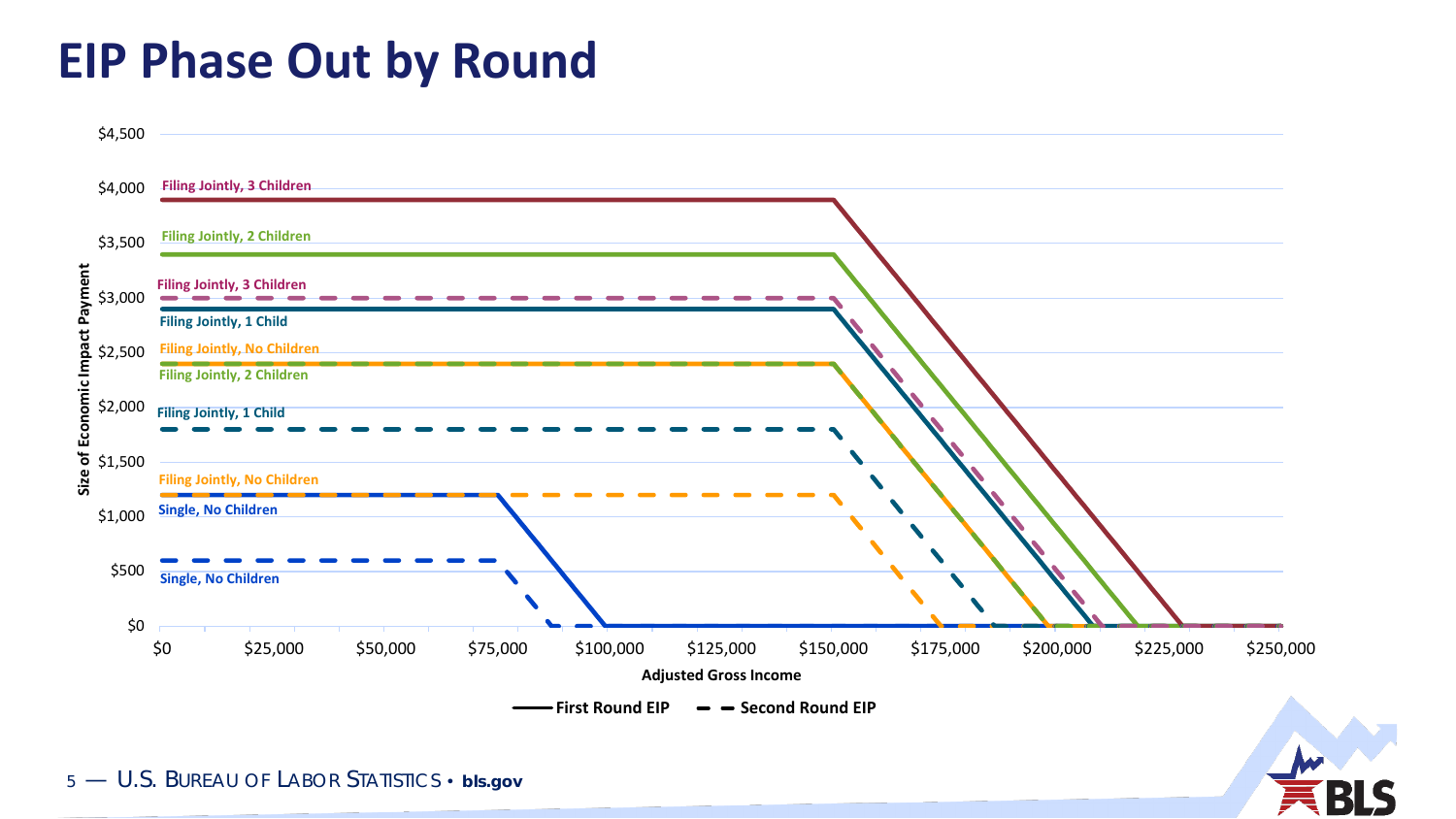### **Dynamic Situation: State Openings & Closings**

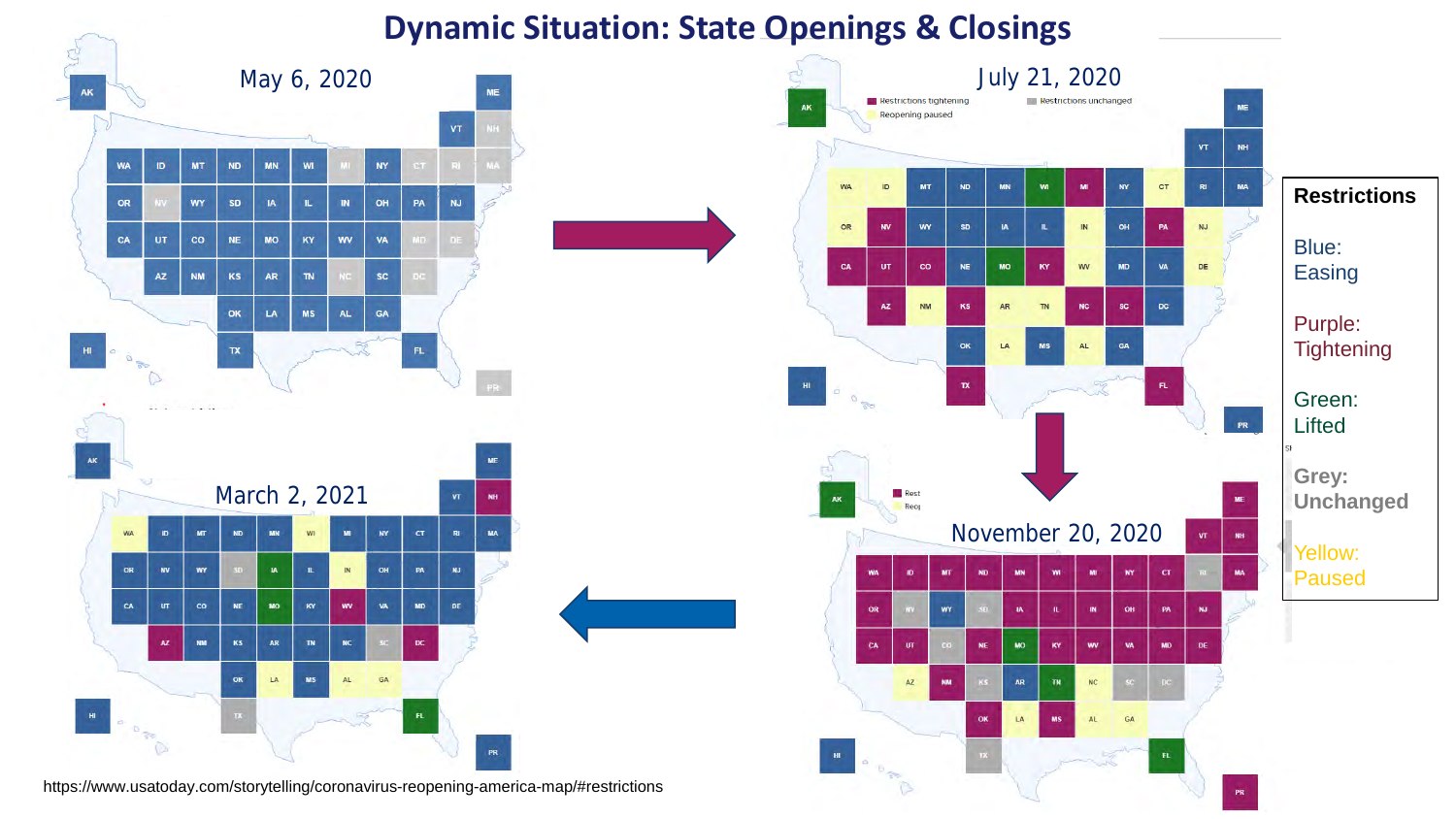# **Household Pulse Survey: Background**



7 — U.S. BUREAU OF LABOR STATISTICS • **bls.gov** <sup>7</sup> — U.S. BUREAU OF LABOR STATISTICS •

**bls.gov**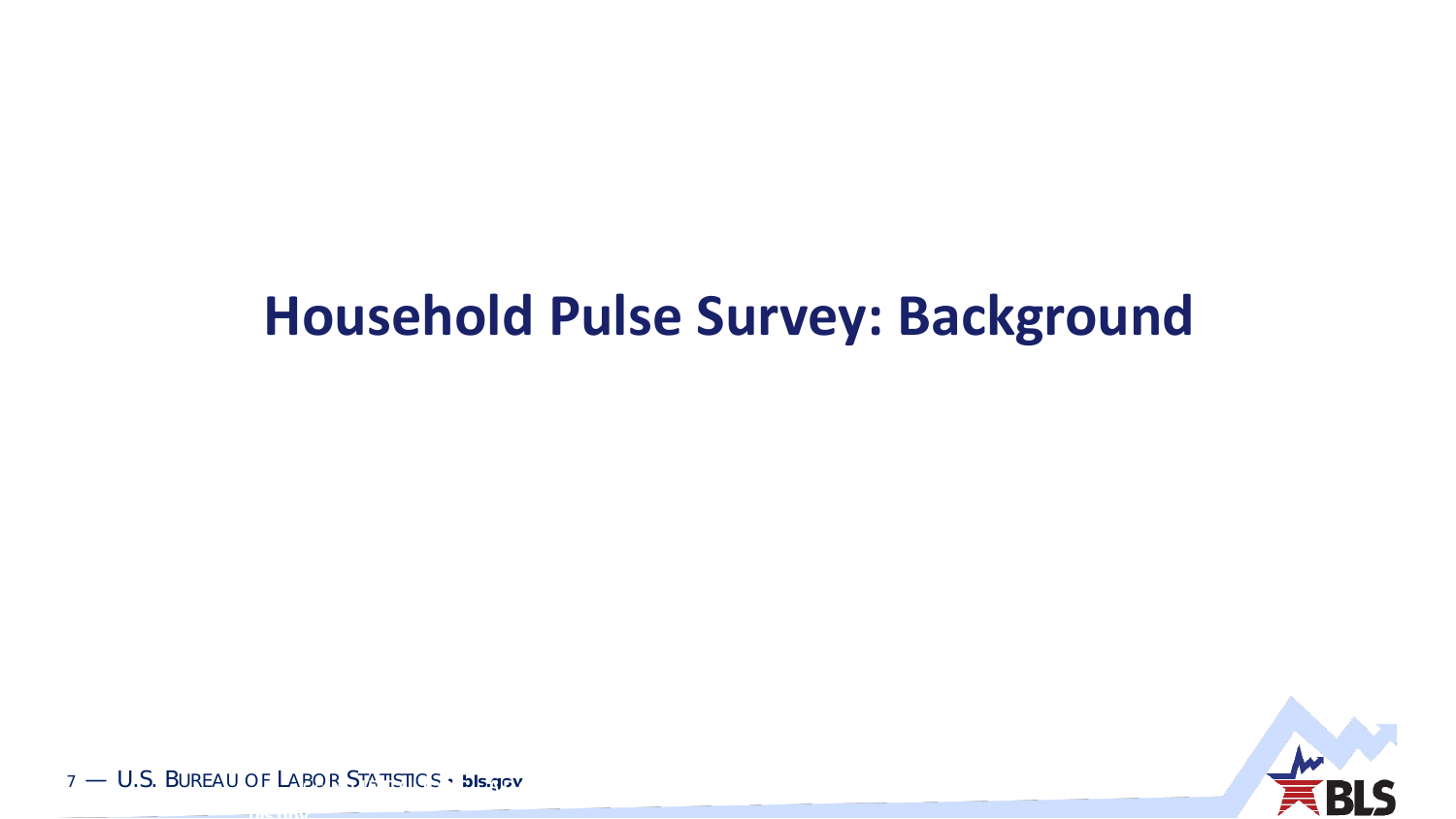# **Household Pulse Survey**

#### **Development**

- Coordinated at the Census Bureau
- Designed to deploy quickly and efficiently, collecting data on a range of ways in which people's lives have been impacted by the pandemic
- Since the environment and circumstances rapidly changing, design meant to be able to quickly assess and report on critical issues, as fast as possible

### **Timeline**

- Development: March 23–April 23, 2020
- Phase 1: April 23-July 21, 2020
- Phase 2: August 19-October 26, 2020
- Phase 3: October 28-Dec 31, 2020
- Phase 3 Extension: January 6-March 29, 2021
- Phase 3.1: April 14-June 21, 2021
- **Experimental Rapid Response Survey**
- Proof of Concept

### **Sample Size and Response Rates Range**

- Phase 1: 41K 133K, and 1.3 3.8%
- Phase  $3: 59K 72K$ , and  $5.3 6.7\%$
- Phase 3 Extension:  $68K 80K$ , and  $6.4 7.5%$

#### **Partners**

- 1. Bureau of Labor Statistics
- 2. Bureau of Transportation Statistics
- 3. Census Bureau
- 4. Centers for Disease Control
- 5. National Center for Health Statistics
- 6. Housing and Urban Development
- 7. National Center for Education Statistics
- 8. Maternal and Child Health Bureau
- 9. Office of Management and Budget
- 10. USDA Economic Research Service
- 11. Social Security Administration



8 — U.S. BUREAU OF LABOR STATISTICS • **bls.gov**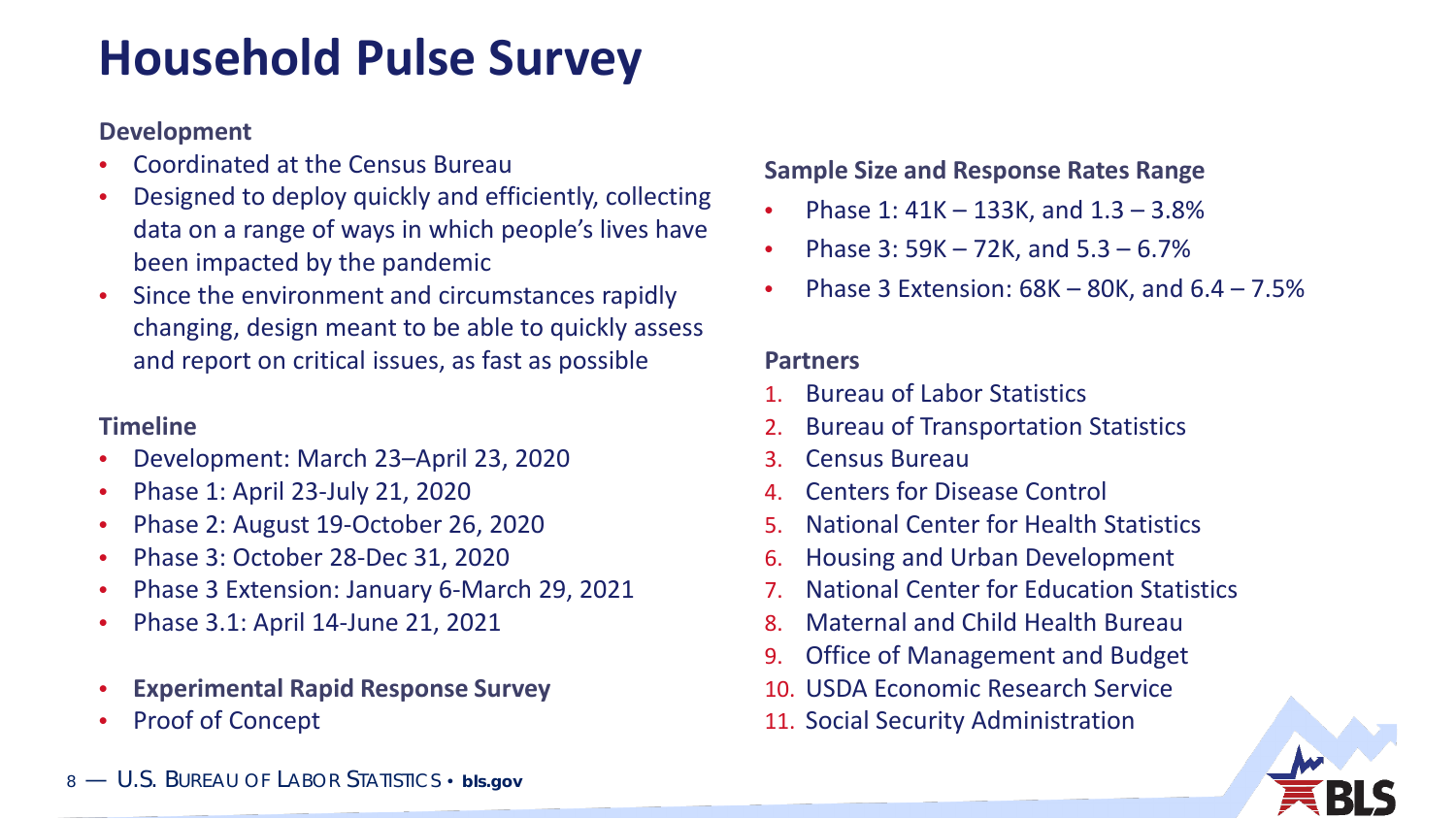# **Household Pulse Survey, contd.**

#### **Platform: Qualtrics**

• Census Bureau Authority to Operate

### **Email and Text Invitations to Take an Online Survey**

- National Processing Center was shut down due to COVID-19
- Census Bureau could not mail invitations

### **Frames: Used Existing Email and Cell-Phone Contact Frames**

- Matched to Census Bureau's Master Address File (MAF) records
- Emails and phone numbers from respondent contacts and from third party vendors
	- **Phone frame contains over a billion phone/address pairs.**
	- Phone frame contains phone/address pairs for over 88% of addresses in the country
	- Three quarters of those phones were acquired in the past two years
	- The email frame contains over 686 million well-formed email/address pairs
	- The email frame contains email/address pairs for almost 80% of addresses in the country
	- **Two thirds of those emails were acquired in past two years**

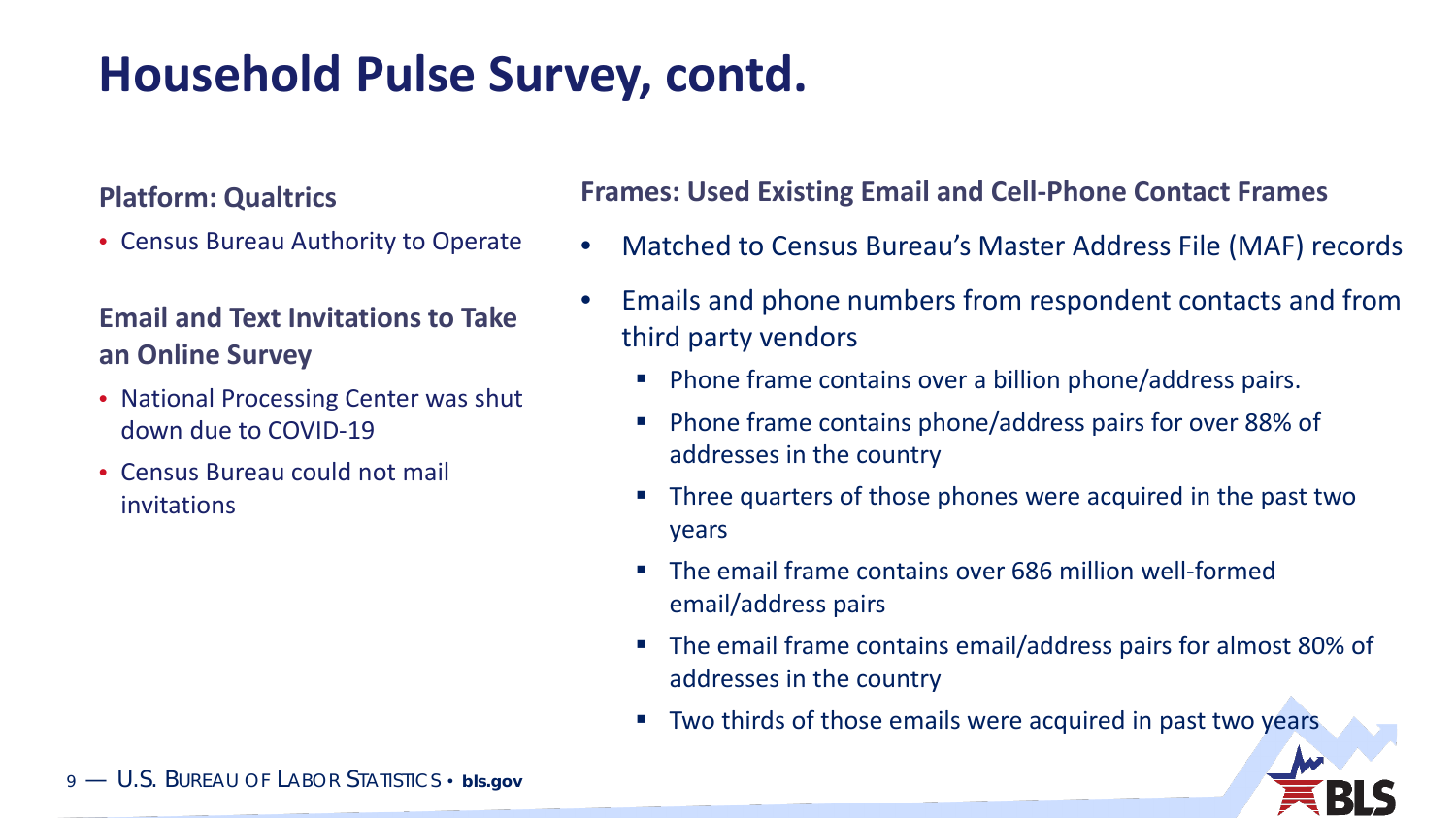# **Receipt & Use of EIP**

*Phase 1:* If you, or anyone in your household, already received, or plan to receive a "stimulus payment," that is the coronavirus related Economic Impact Payment from the Federal Government, did or will you use it:

- Mostly to pay for expenses (food, clothing, shelter, etc.)
- Mostly to pay off debt (car loans, student loans, credit cards)
- Mostly to add to savings
- Did not or do not expect to receive the stimulus, payment

*Phase 3:* In the last 7 days, if you or anyone in your household received a "stimulus payment," that is a coronavirus related Economic Impact Payment from the Federal Government, did you…

- Mostly spend it
- Mostly save it
- Mostly use it to pay off debt
- Not applicable. I did not receive a stimulus payment



10 — U.S. BUREAU OF LABOR STATISTICS • **bls.gov**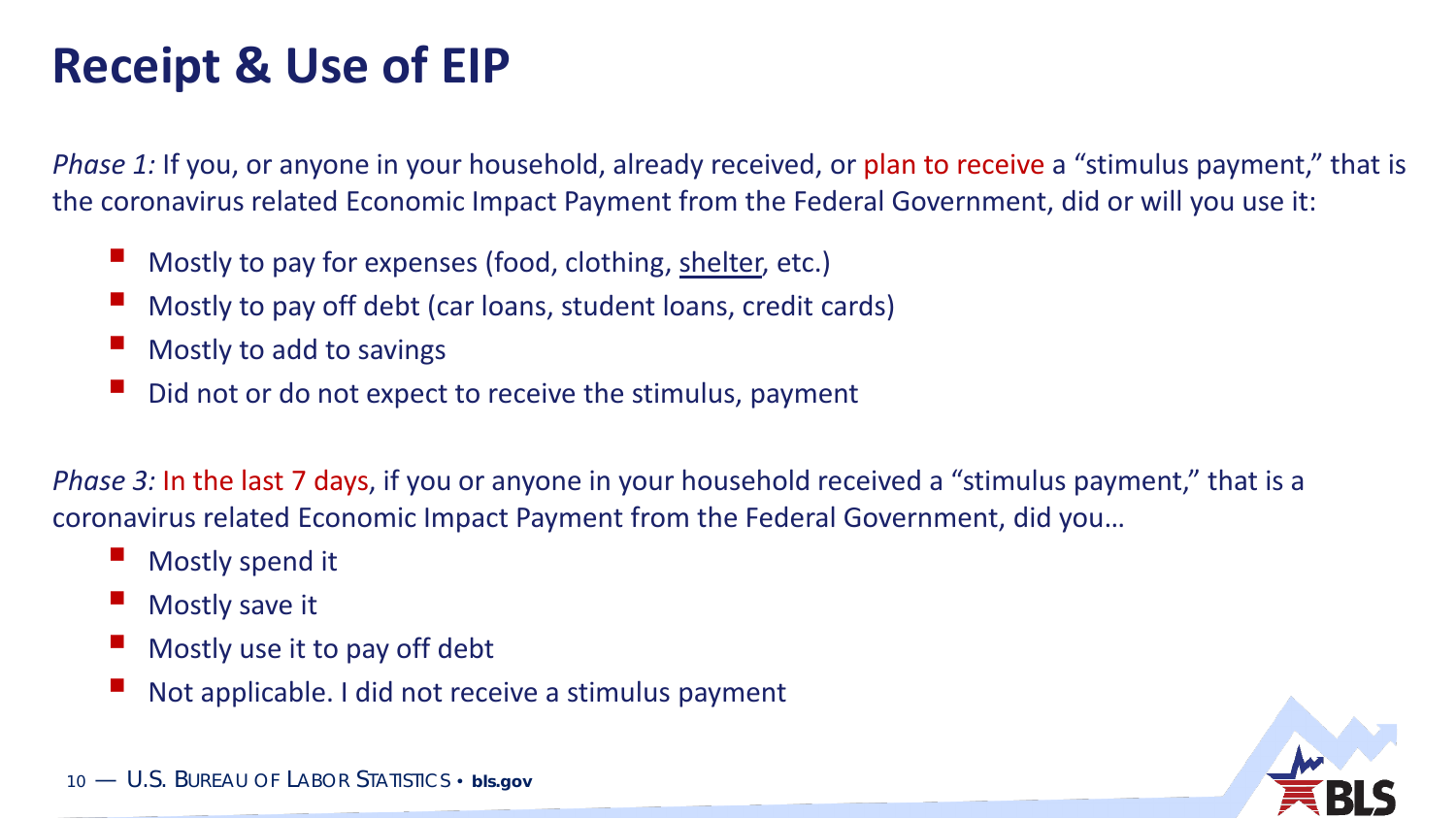# **Household Pulse Survey: Results**



11 — U.S. BUREAU OF LABOR STATISTICS • **bls.gov** <sup>11</sup> — U.S. BUREAU OF LABOR STATISTICS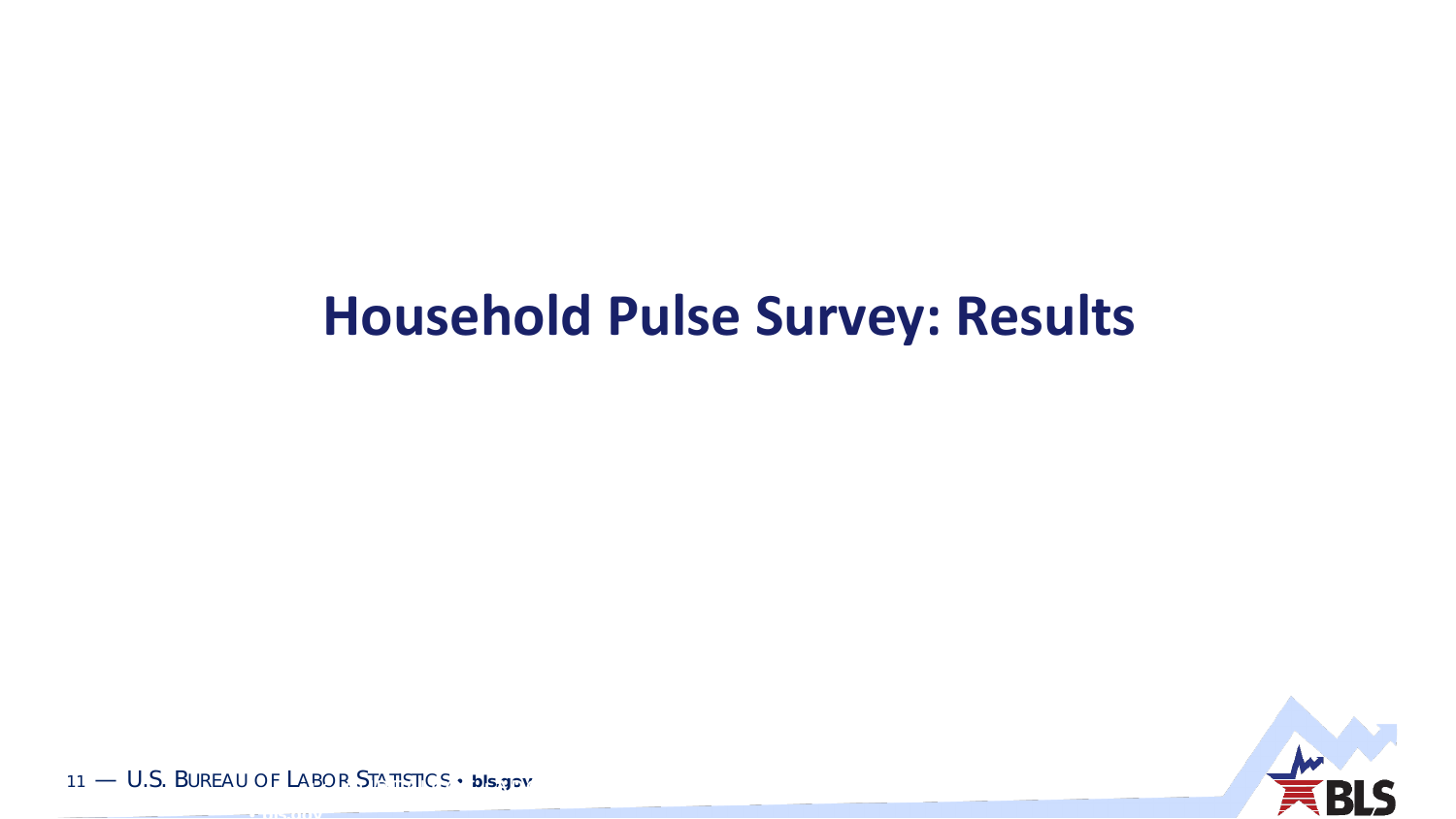### **EIP Use: Spend, Save, Pay Off Debt**





12 — U.S. BUREAU OF LABOR STATISTICS • **bls.gov** <sup>12</sup> — U.S. BUREAU OF LABOR STATISTICS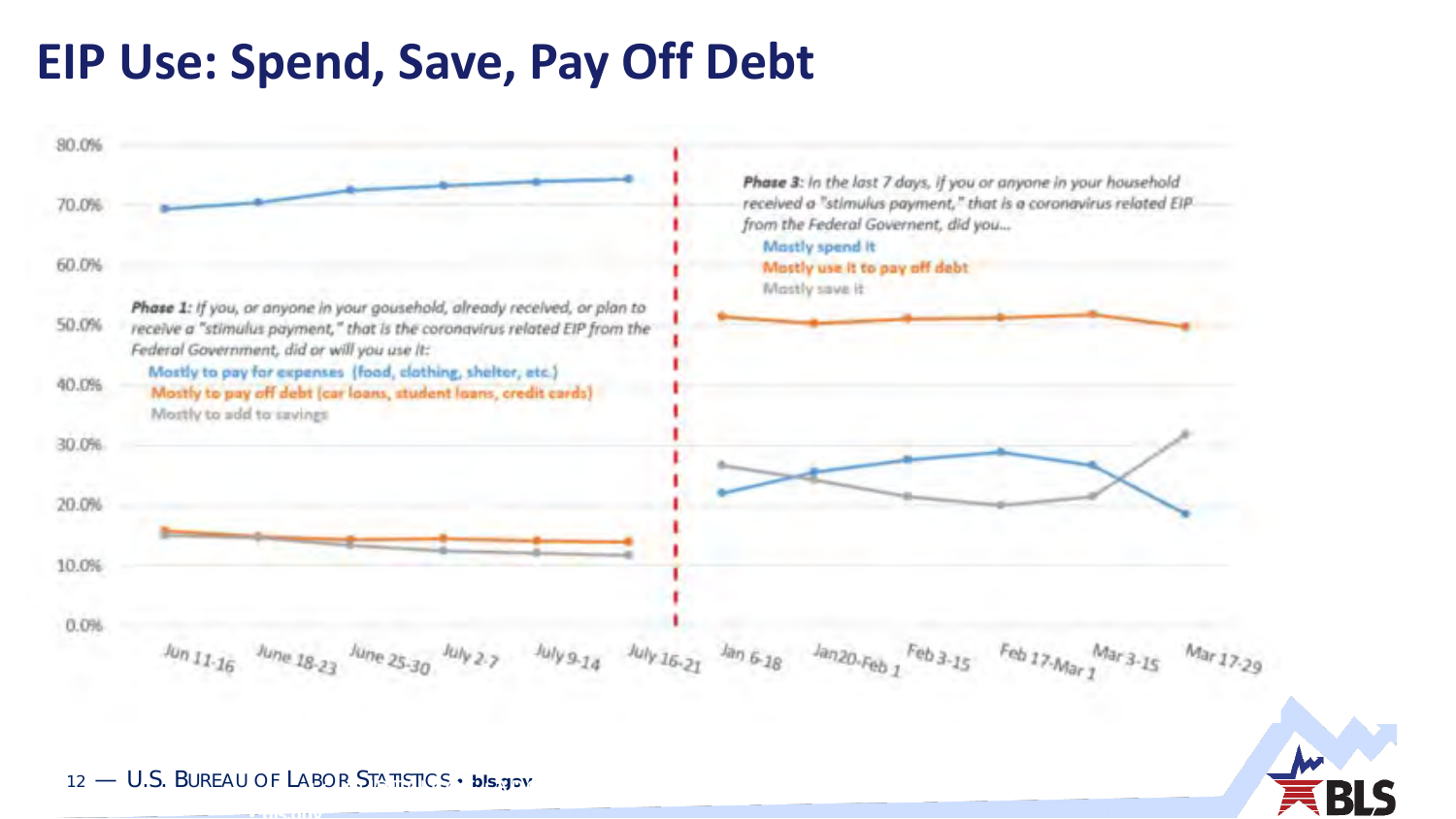# **EIP Use: Recoded Follow-up Response Options**

*Phases 1 and 3:* What did (or will) you and your household spend the "stimulus payment" on?

- Food (groceries, eating out, take out)  $\rightarrow$  SPENDING
- Clothing (clothing, accessories, shoes)
- Household supplies and personal care products
- Household items (TV, electronics, furniture, appliances)
- Recreational goods (sports/fitness equipment, bicycles, toys, games)
- Utilities and telecom (natural gas, electricity, cable, internet, cellphone)
- Charitable donations or giving to family members
- **Other**
- Rent
- Mortgage (scheduled or monthly)  $\rightarrow$  DEBT
- Vehicle payments (scheduled or monthly)
- Paying down credit card, student loans, or other debts
- Savings or investments  $\rightarrow$  SAVINGS
- 13 U.S. BUREAU OF LABOR STATISTICS **bls.gov**

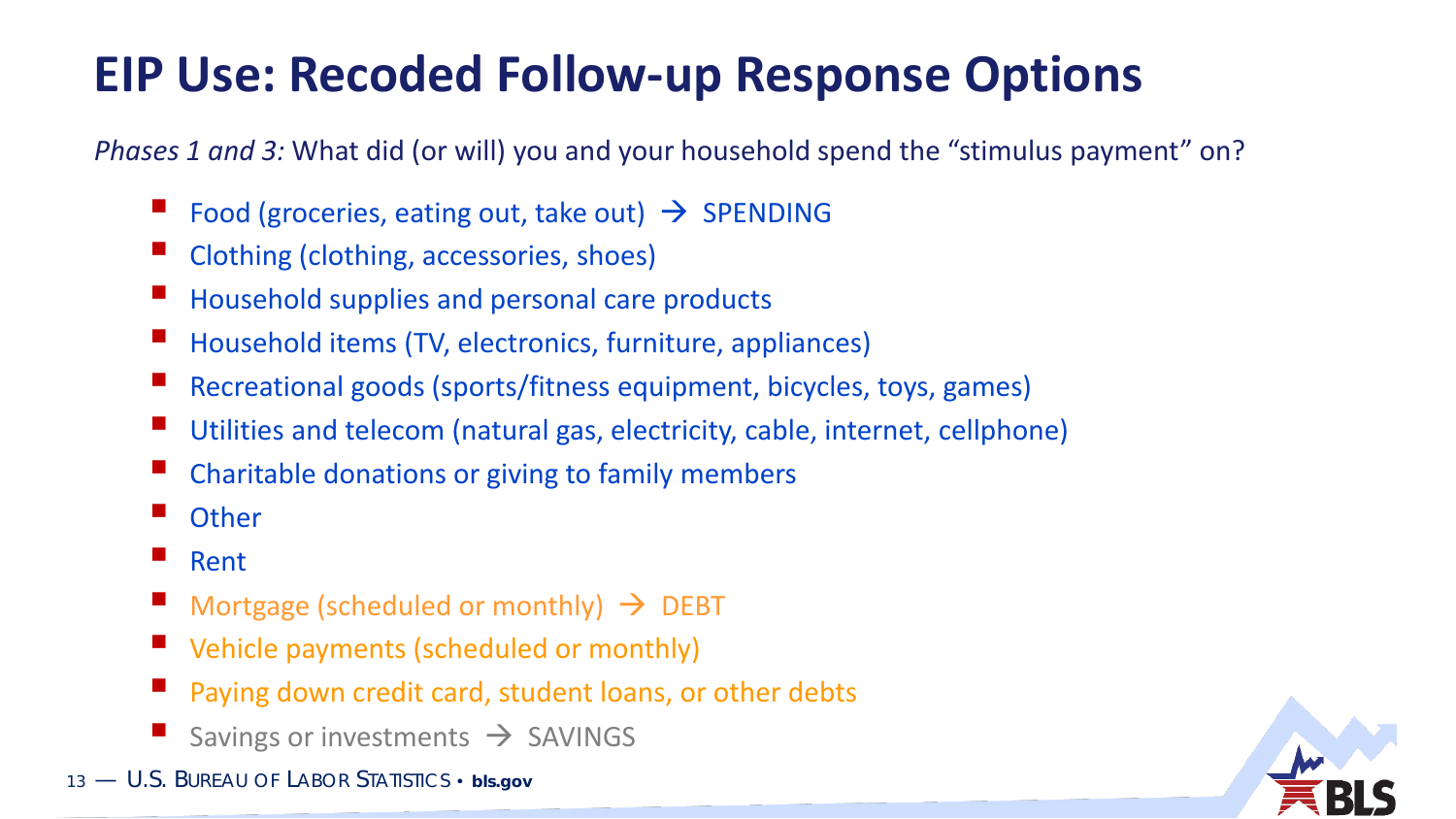### **EIP Use: Recoded Follow-up Response Options, contd.**



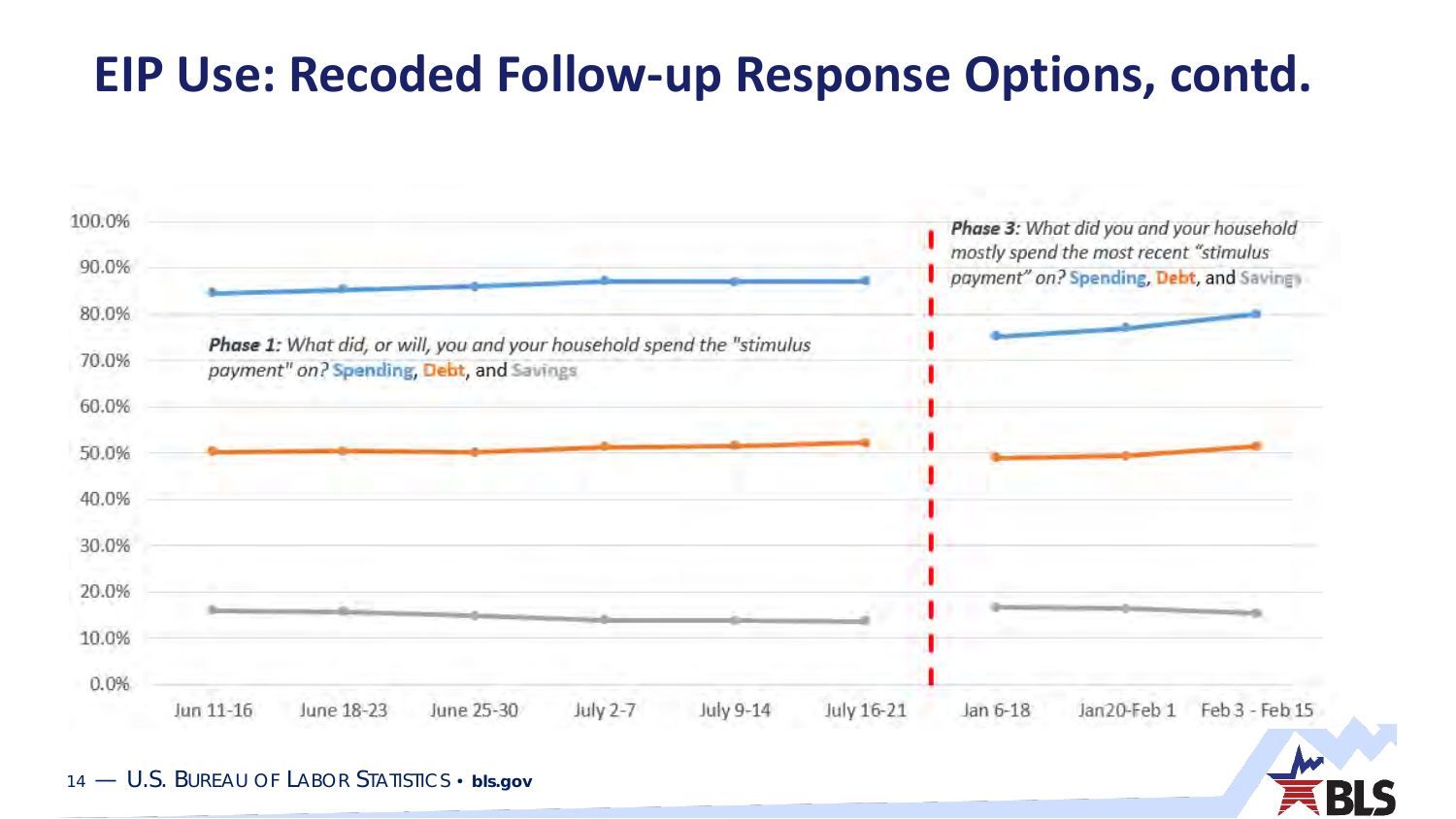# **Financial Difficulty in Meeting Expenses**



Question: In the last 7 days, how difficult has it been for your household to pay for usual household expenses, including but not limited to food, rent or mortgage, car payments, medical expenses, 15 — U.S. B student loans, and so on? Not at all difficult, A litt

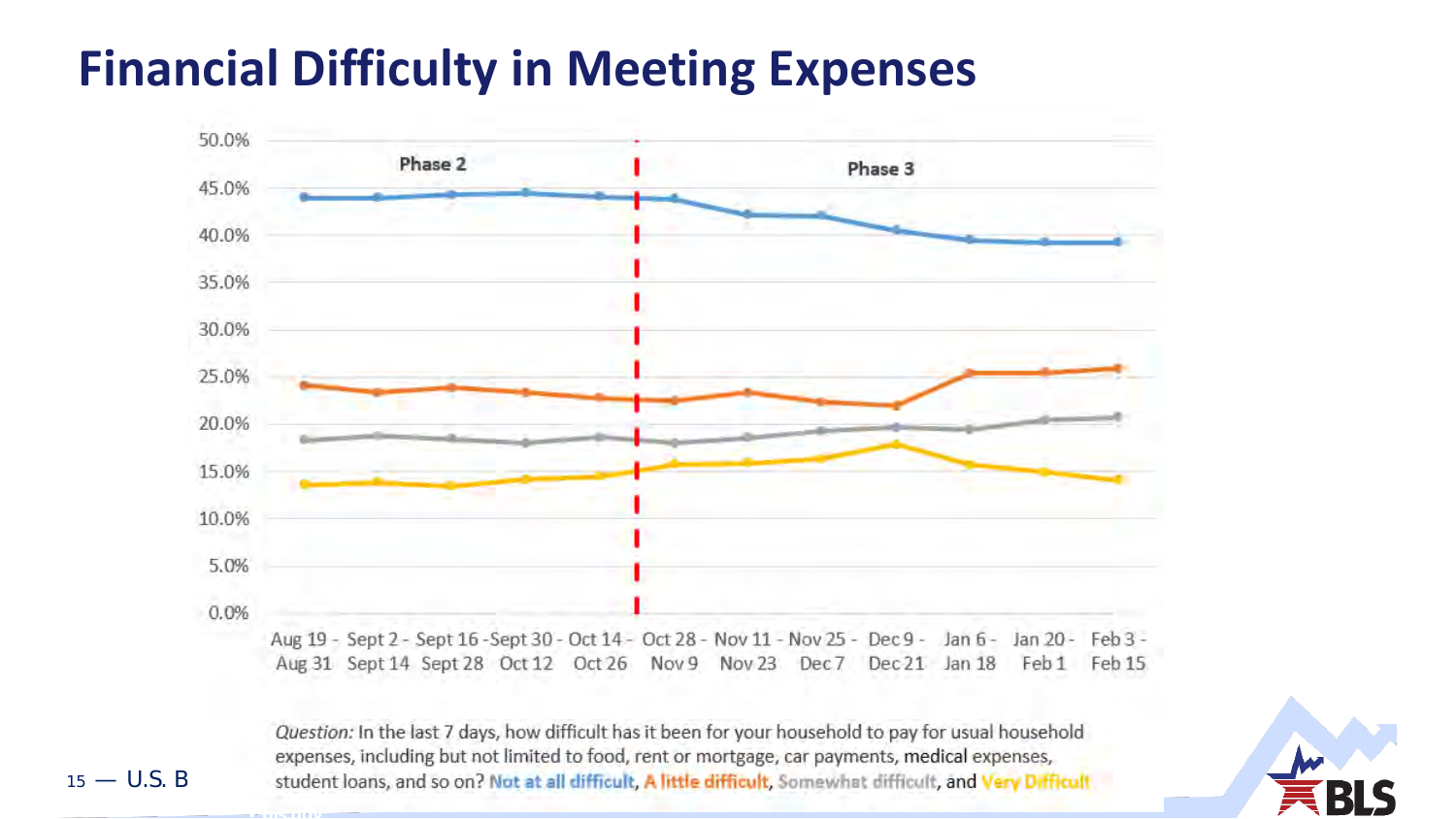# **Phase 3 EIP Use by Financial Difficulty**





16 — U.S. BUREAU OF LABOR STATISTICS • **bls.gov** <sup>16</sup> — U.S. BUREAU OF LABOR STATISTICS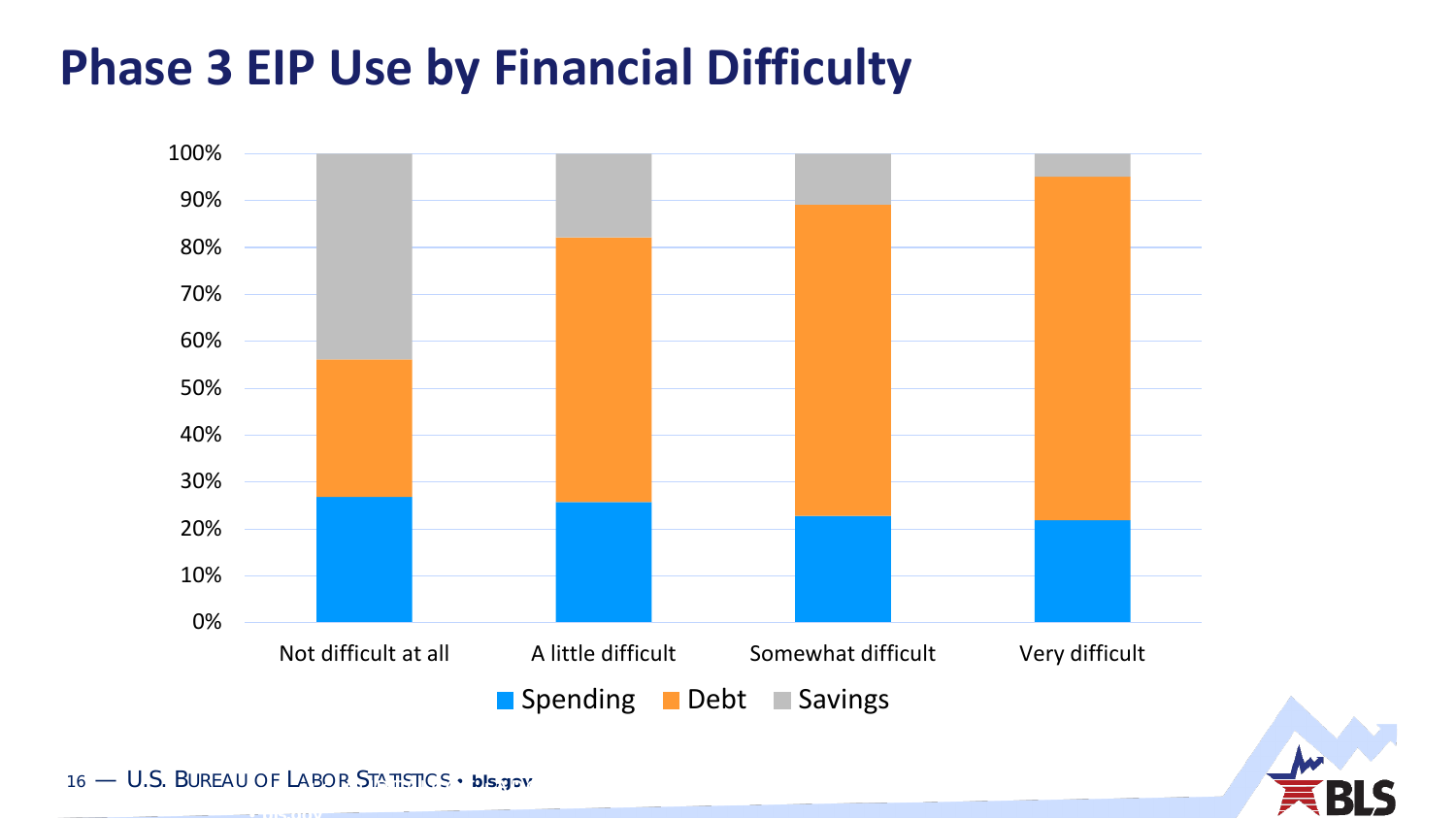# **Changes in Consumer Behavior: Recoded Response Options**

*Phases 2 and 3:* In the last 7 days, which of the following changes have you or your household made to your spending or shopping?

| <b>Protective</b>                                                                  | <b>Relaxing</b>                                                            |
|------------------------------------------------------------------------------------|----------------------------------------------------------------------------|
| Made more purchases online (as opposed to in<br>store)                             | Made more purchases in store (as opposed to<br>online or curbside pick-up) |
| Made more purchases by curbside pick-up (as<br>$\bullet$<br>opposed to in store)   |                                                                            |
| Increased use of credit cards or smartphone<br>$\bullet$<br>apps (opposed to cash) | Increased use of cash                                                      |
| Avoided eating at restaurants                                                      | • Resumed eating at restaurants                                            |
| Canceled or postponed in-person medical or<br>$\bullet$<br>dental appointments     | Resumed or started new housekeeping or<br>caregiving services              |
| Canceled or postponed housekeeping or<br>$\bullet$<br>caregiving services          | Resumed or started new housekeeping or<br>caregiving services              |
|                                                                                    |                                                                            |

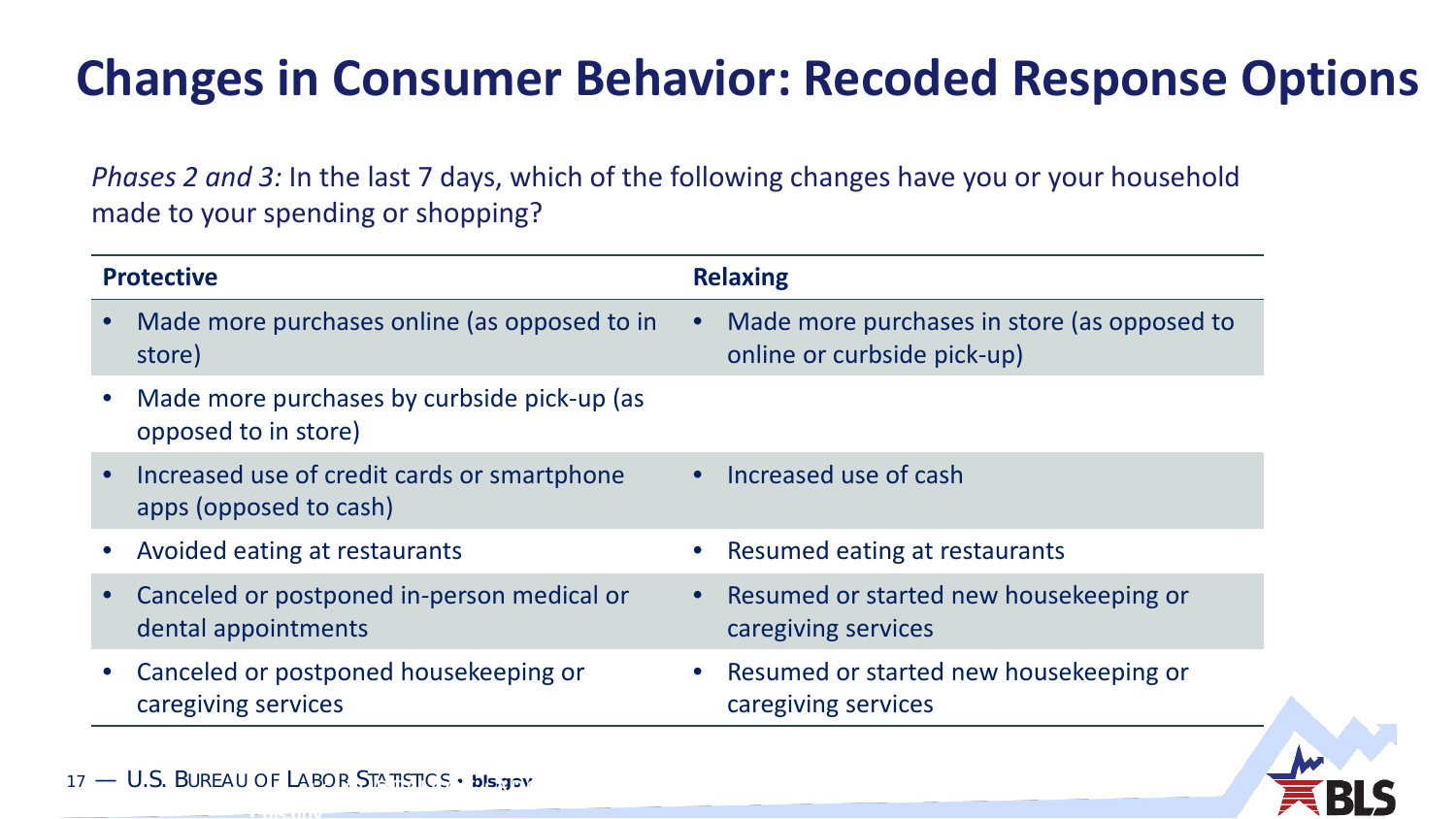# **Changes in Consumer Behavior: Protective vs. Relaxing**





18 — U.S. BUREAU OF LABOR STATISTICS • **bls.gov** <sup>18</sup> — U.S. BUREAU OF LABOR STATISTICS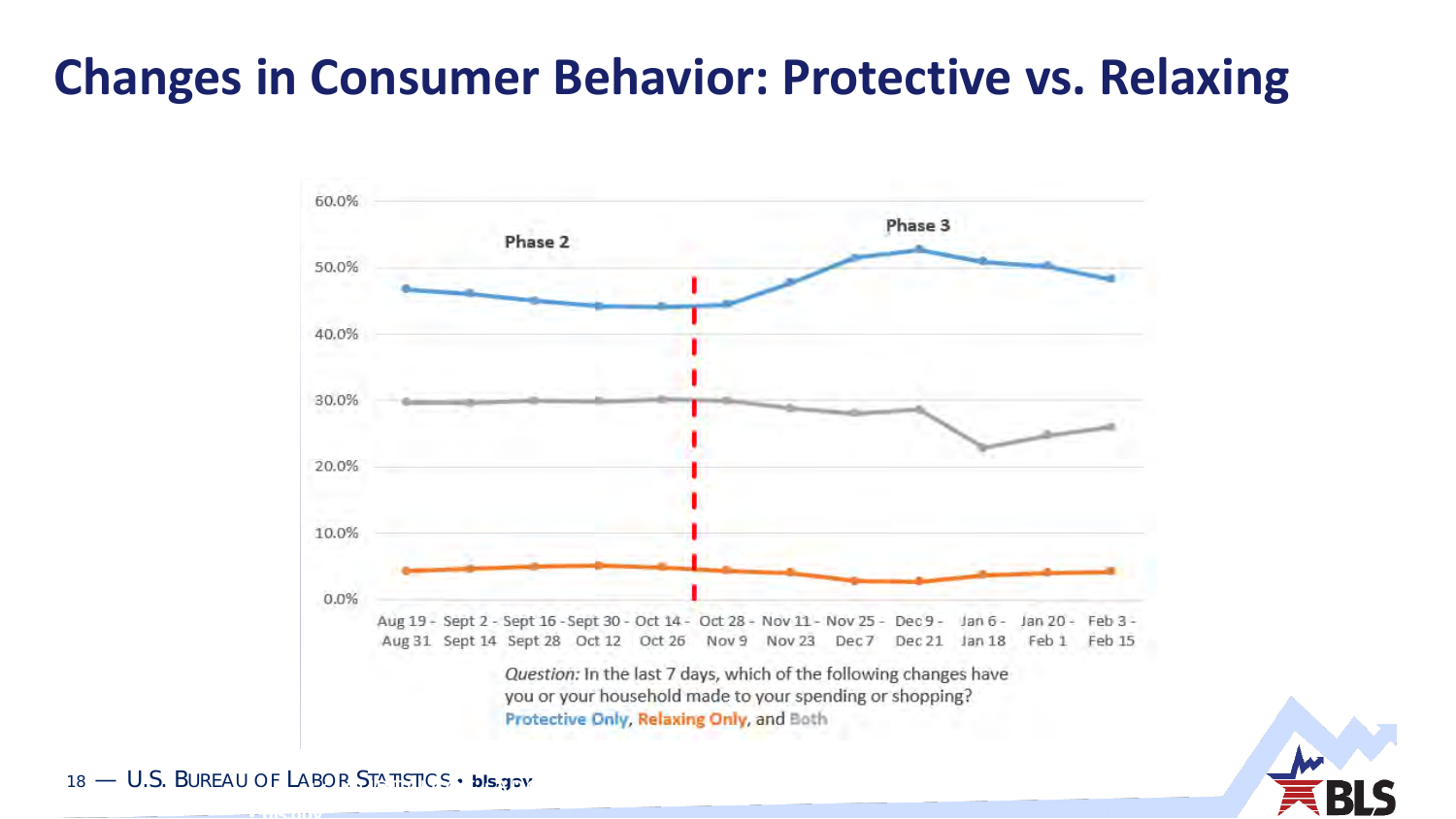## **% Increased Use of Credit Cards/Apps, by week**



19 — U.S. BUREAU OF LABOR STATISTICS • **bls.gov** <sup>19</sup> — U.S. BUREAU OF LABOR STATISTICS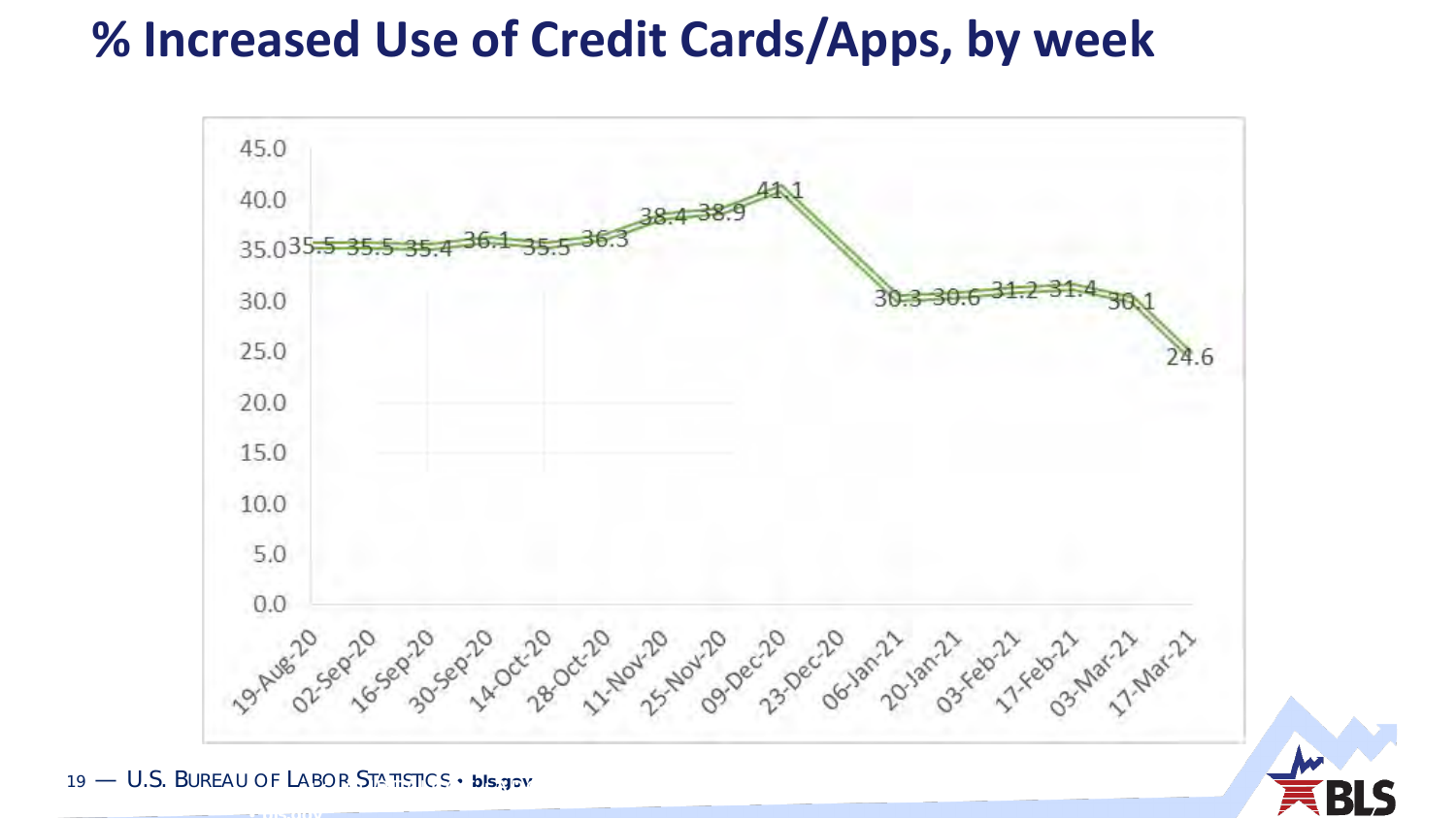# **% Increased Use of Credit Cards/Apps, by Generation**





\* HPS Week 21

20 — U.S. BUREAU OF LABOR STATISTICS • **bls.gov** <sup>20</sup> — U.S. BUREAU OF LABOR STATISTICS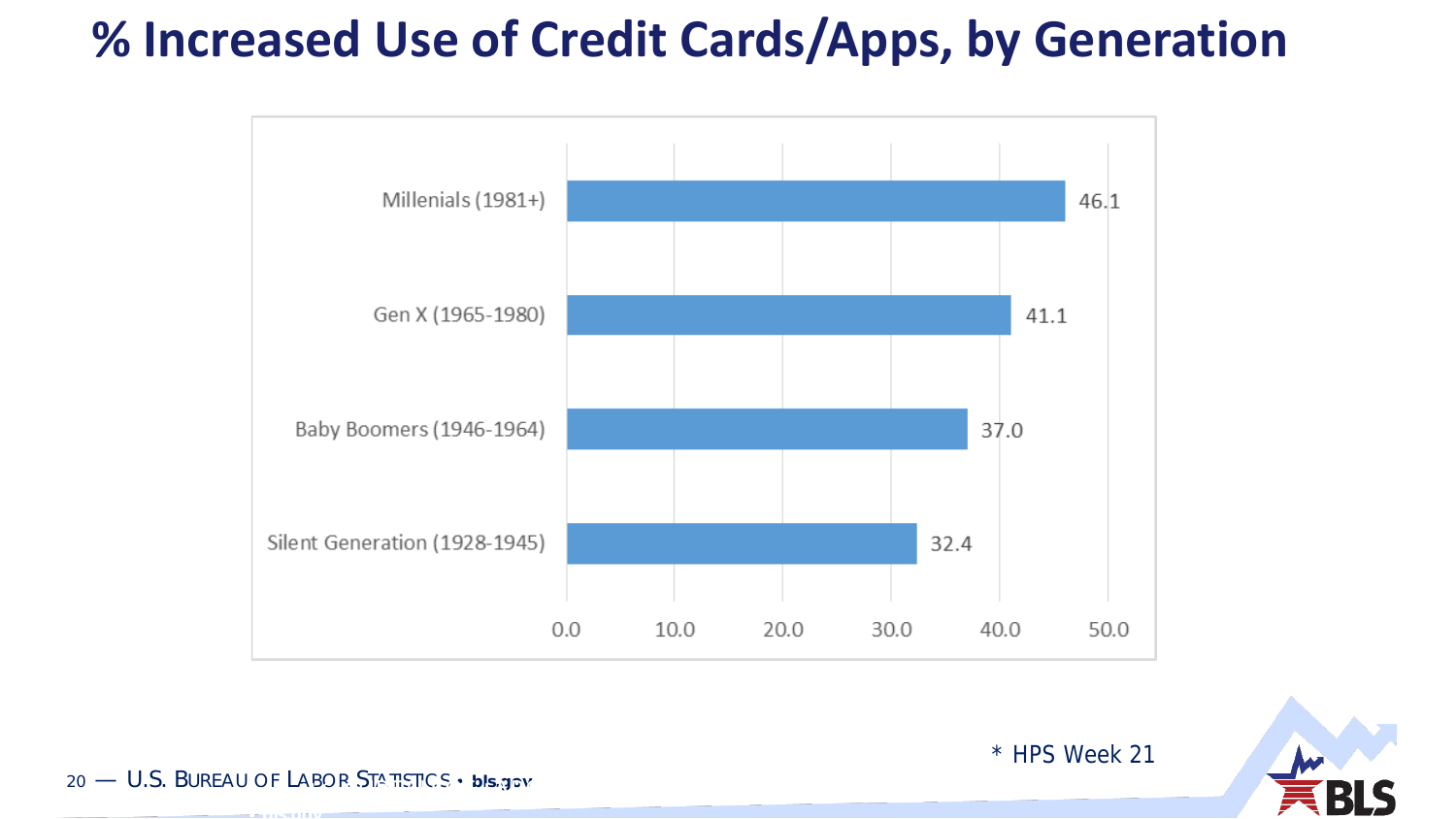# **% Increased Use of Credit Cards/Apps, by Income**



21 — U.S. BUREAU OF LABOR STATISTICS • **bls.gov** <sup>21</sup> — U.S. BUREAU OF LABOR STATISTICS

• **bls.gov**

\* HPS Week 21

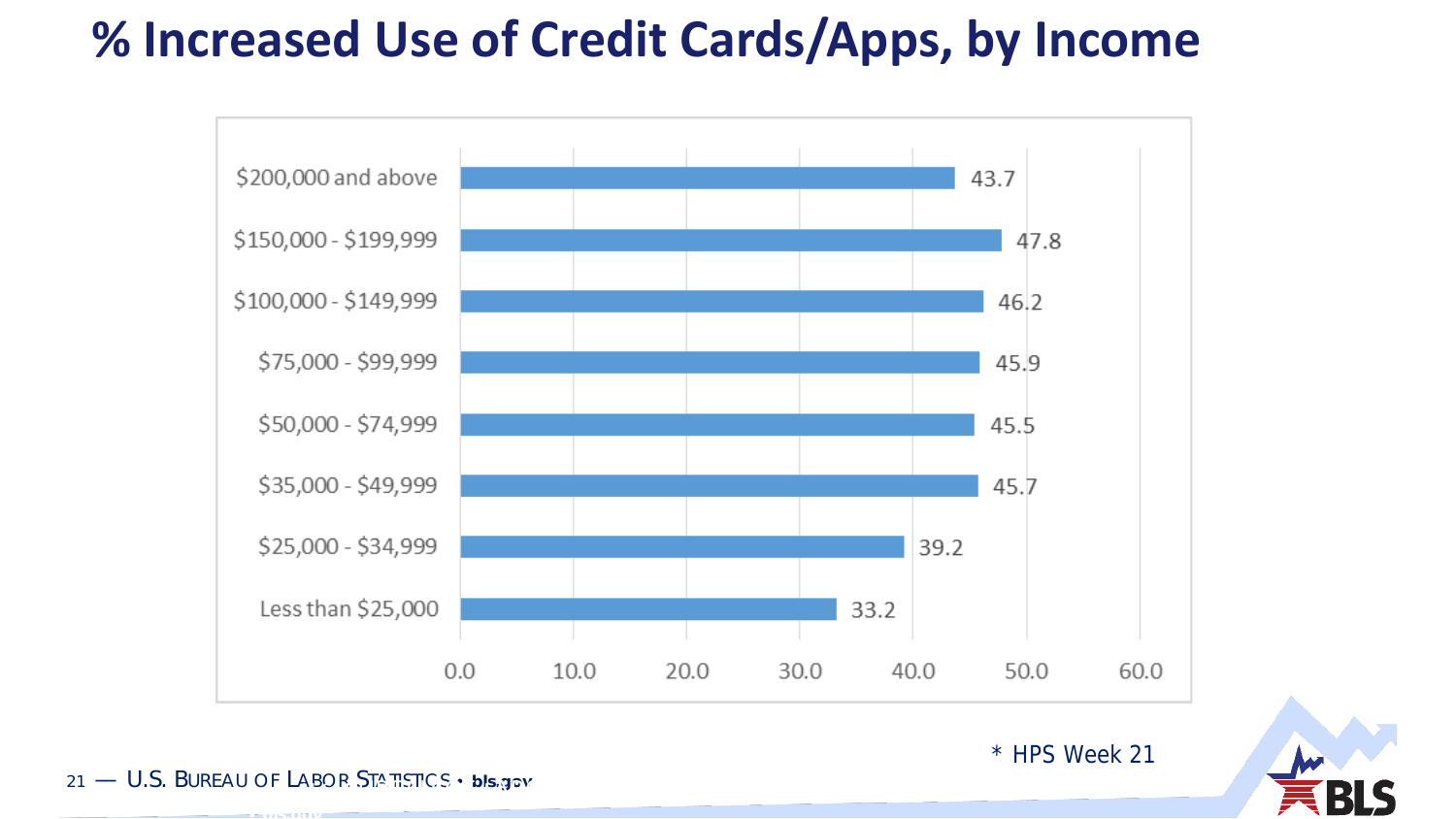# **% Increased Use of Credit Cards/Apps, by Education**



22 — U.S. BUREAU OF LABOR STATISTICS • **bls.gov** <sup>22</sup> — U.S. BUREAU OF LABOR STATISTICS

• **bls.gov**

\* HPS Week 21

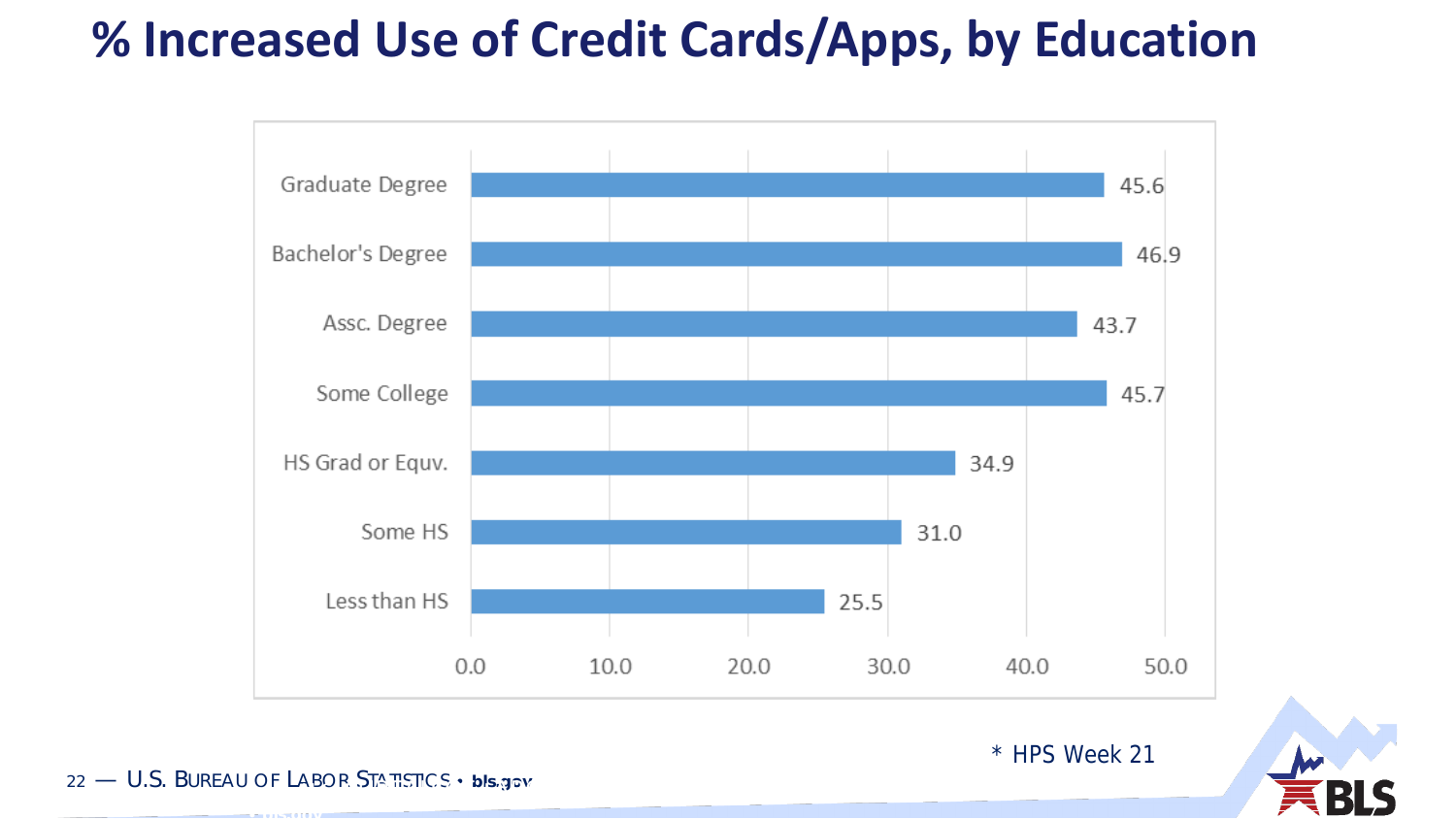# **% Increased Use of Credit Cards/Apps, by Vaccine Likelihood**



\* HPS Week 22

23 — U.S. BUREAU OF LABOR STATISTICS • **bls.gov** <sup>23</sup> — U.S. BUREAU OF LABOR STATISTICS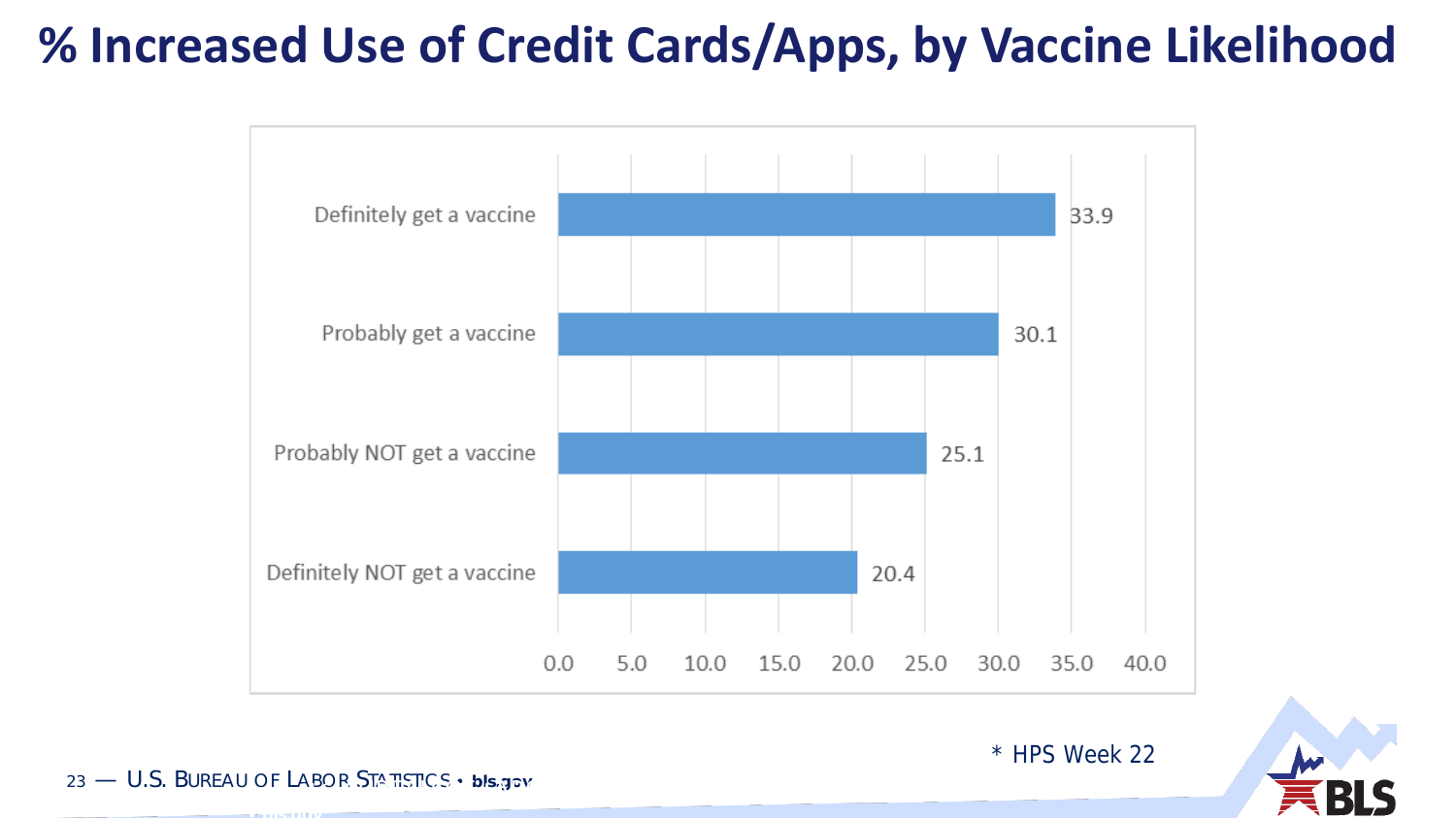### **Key Take-Away's** Economic Impact Payment use Although respondents were more likely to report "mostly" using the EIP to pay off debt in Phase 3, the frequency of respondents who reported using at least a proportion of the EIP for spending in Phase 3 (77%) was similar to the proportion in Phase 1 (85%) Difficulty meeting expenses About 60% of respondents consistently reported it was either a little, somewhat, or very difficult to meet expenses, with a slight uptick in Phase 3 in respondents who reported some financial difficulty Consumer behavior change **Relatively high levels of protective-only changes in consumer** behavior (45-50%) Consumer payment choice during the pandemic Respondents who were **younger**, **wealthier**, **more educated**, and **more likely to get vaccine**, were more likely to adopt increased use of credit cards and apps over cash, presumably as a protective measure